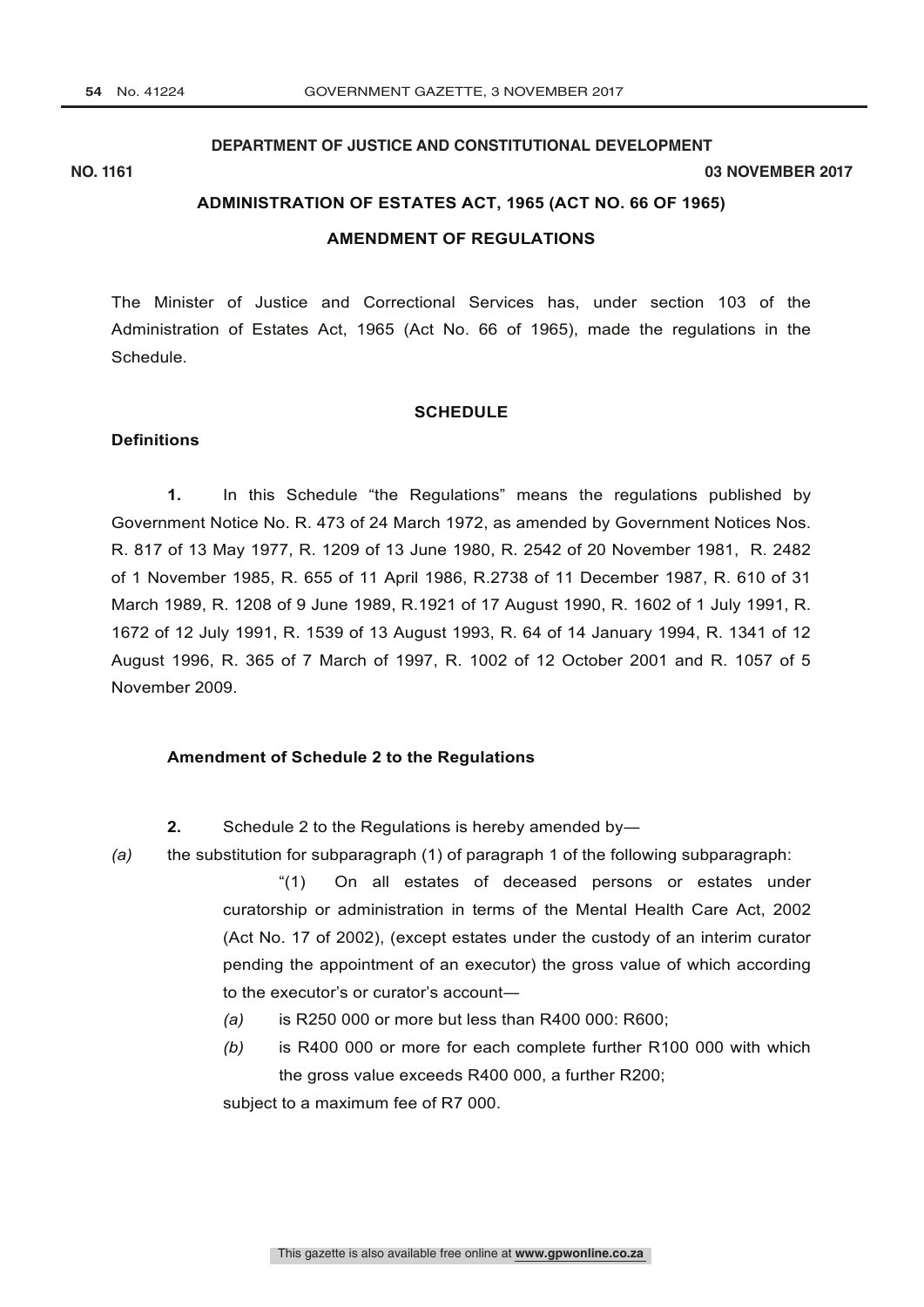Where the deceased was one of two spouses married in community of property the said fees shall be assessed upon the gross assets of the joint estate.";

- *(b)* the substitution for subparagraph (1) of paragraph 2 of the following subparagraph:
	- ″(1) *(a)* For a copy of any document preserved in the office of a Master, R25,00 per document pack shall be paid.
		- *(b)* For a certified copy of any document preserved in the office of a Master, R50, 00 per document pack of certified copies shall be paid.
		- *(c)* For an electronic copy of any document preserved in the office of a Master, when it is made in such office, and if it is available, no fee is payable.".
- *(d)* by the insertion after subparagraph (2) of paragraph 2 of the following subparagraph:
	- "(3) For purposes of subparagraph (1), "document pack" means any document, irrespective of the number of pages, which constitutes a complete document which can be read on its own.".

# **Commencement**

**3.** The provision of these regulations come into operation on 1 January 2018 and shall apply only to the estate of persons who die on or after 1 January 2018 and to estates under curatorship or administration where the date of the final appointment of a *curator bonis* or administrator is on or after 1 January 2018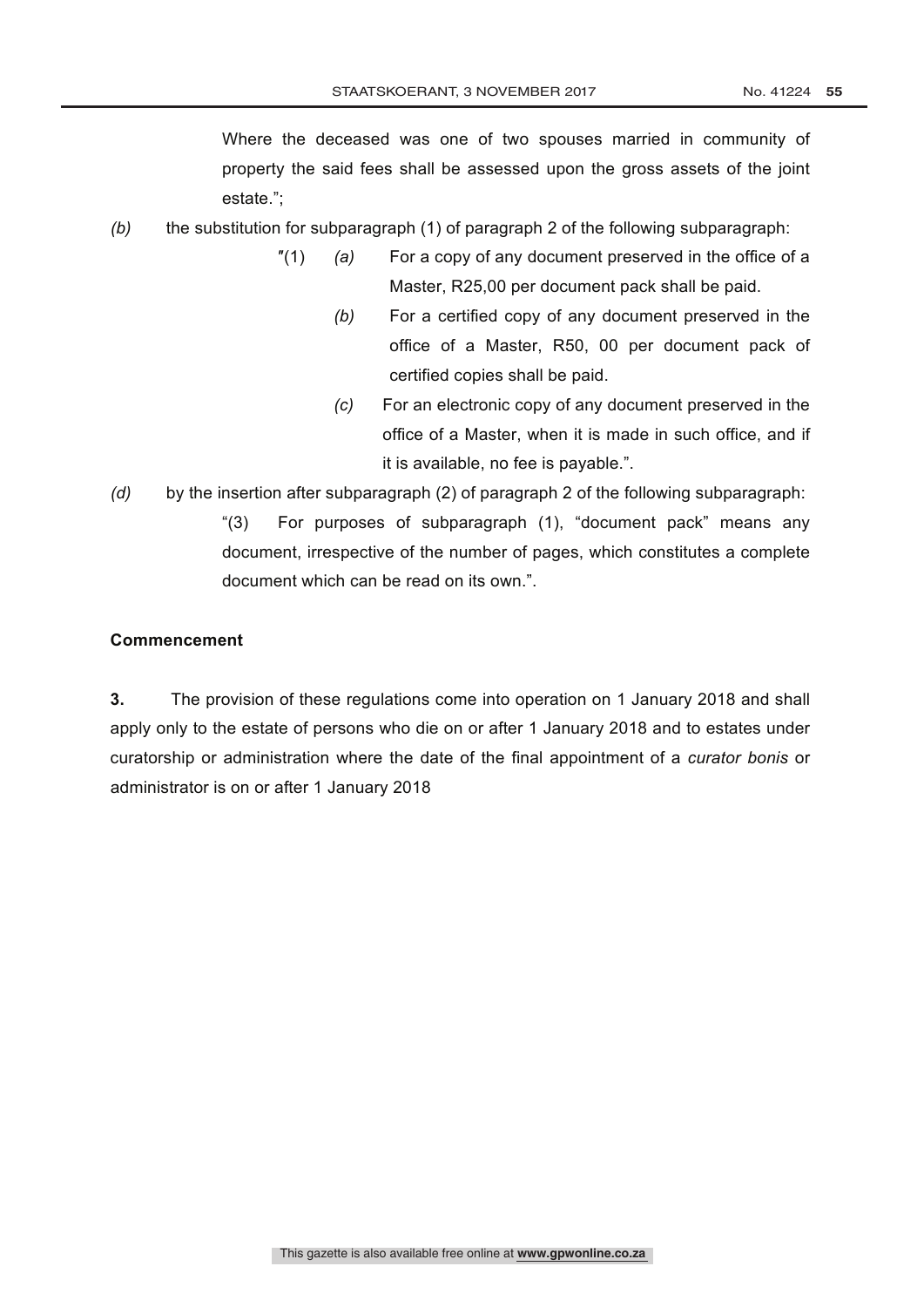#### **DEPARTEMENT VAN JUSTISIE EN STAATKUNDIGE ONTWIKKELING**

#### **NO. 1161 03 NOVEMBER 2017**

# **BOEDELWET, 1965 (WET NO. 66 VAN 1965)**

## **WYSIGING VAN REGULASIES**

Die Minister van Justisie en Korrektiewe Dienste het, kragtens artikel 103 van die Boedelwet, 1965 (Wet No. 66 van 1965), die regulasies in die Bylae uitgereik.

#### **BYLAE**

## **Woordomskrywing**

**1.** In hierdie Bylae beteken "die Regulasies", die regulasies gepubliseer by Goewermentskennisgewing No. R 473 van 24 Maart 1972, soos gewysig deur Goewermentskennisgewings Nos. R. 817 van 13 Mei 1977, R. 1209 van 13 Junie 1980, R. 2542 van 20 November 1981, R. 2482 van 1 November 1985, R. 655 van 11 April 1986, R.2738 van 11 Desember 1987, R. 610 van 31 Maart 1989, R. 1208 van 9 Junie 1989, R.1921 van 17 Augustus 1990, R. 1602 van 1 Julie 1991, R. 1672 van 12 Julie 1991, R. 1539 van 13 Augustus 1993, R. 64 van 14 Januarie 1994, R. 1341 van 12 Augustus 1996, R. 365 van 7 Maart 1997, R. 1002 van 12 Oktober 2001 en R. 1057 van 5 November 2009.

#### **Wysiging van Bylae 2 tot die Regulasies**

- **2.** Bylae 2 tot die Regulasies word hierby gewysig―
- *(a)* deur subparagraaf (1) van paragraaf 1 deur die volgende subparagraaf te vervang:

"(1) Op alle boedels van oorlede persone of op boedels onder kuratele of administrasie ingevolge die 'Mental Health Care Act, 2002' (Wet No. 17 van 2002) (uitgesonderd boedels wat in afwagting van die aanstelling van 'n eksekuteur in die bewaring van 'n tussentydse kurator is), waarvan die totale bruto waarde volgens die eksekuteurs- of kuratorsrekening―

- *(a)* R250 000 of hoër maar minder as R400 000 is: R600;
- *(b)* R400 000 of hoër vir elke verdere volle R100 000 waarmee die bruto waarde R400 000 oorskry, 'n verdere R200;

behoudens 'n maksimum van R7 000.